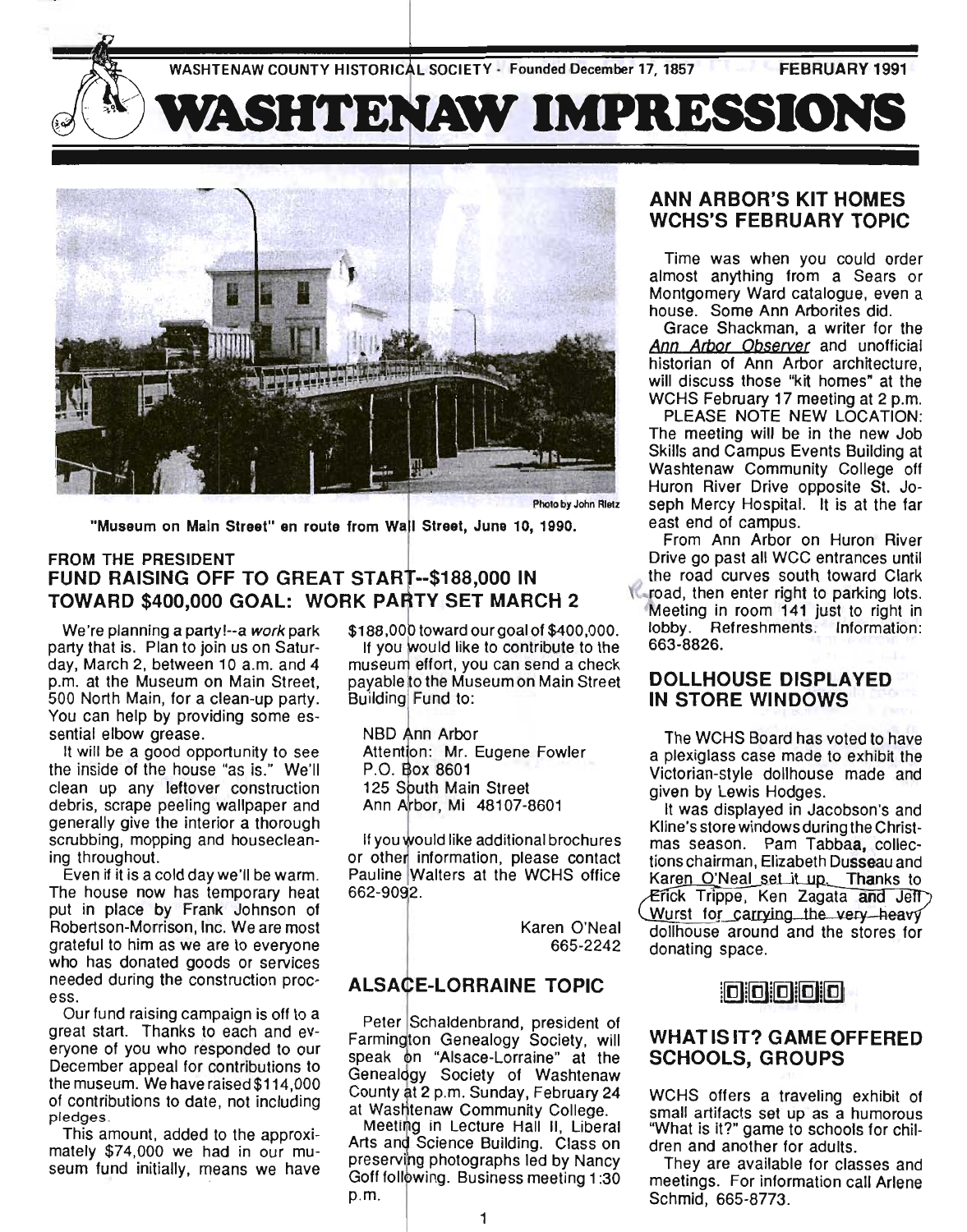## **B-24 LIBERATOR - A WHALE OF A BOMBER**

By and large the B-24 Liberator Bomber was a great airplane but it was hard work to fly it, a former World War II pilot told the November WCHS audience.

"It wallowed around like a whale," John Oebbink, now a retired General Motors Company vice-president living in Ann Arbor, said of the planes that made Willow Run famous.

Oebbink, who flew 35 missions, talked about his wartime experiences after Flavia Reps, a Washtenaw Community College history teacher, showed a couple of videos about the Bomber Plant and the plane.

Ms. Reps came to teach at WCC 25 years ago when it first opened in temporary quarters in the former Willow Village which had been hastily built to accommodate Bomber Plant workers. First her office was in a former bowling alley, then in a Quonset hut.

That sparked her interest in the history of Willow Run. She has conducted a long-term study including 30-some oral history interviews with people who were there then.

She has accumulated three file cases full in her basement plus a good deal of archival material stored at WCC.

Her pursuit of information led her to the Imperial War Museum in England among other places. She found lots of news wire service photos of the plane in action but could not find out which planes were built at Willow Run and which at Consolidated Aircraft in California.

She was told she would need the serial numberon the plane. She learned later from a student who had been a fireman who set fire to the documents, that the federal government had ordered all strategic information about the war plants destroyed. Ford World Headquarters could not give her information either.

(During the question period, someone in the audience who had flown in B-24s said the planes made at Willow Run had "Ford Motor Company" on the steering column.)

"The folklore about Willow Run was "will it run?"--a plane that has a 110 foot wing span and weighed 36,500 pounds before loading with bombs and ammunition," Ms. Reps said.

"It was created on a production line that the government asked Ford if he could do and eventually the workers produced one plane an hour which is



Photo by Mark Mueller, Ypsilantl Press

John Debblnk, onetime 8-24 pilot, poses with his 8-24 cockpit picture.

a phenomenal idea to me."

Before the plant about 16,000 families lived in the Ypsilanti-Willow Run area. Washtenaw county needed to accommodate housing for many of the 42,000 workers and their families when the plant was producing a plane an hour.

"Housing problems often came close to a nightmare. On August 25,1942 a Washtenaw Post Herald headline screamed "Grapes of Wrath in Washtenaw County."

"The county had evicted 150 war workers from a makeshift tent camp put up in an orchard a half-mile from the plant after attacks of dysentery there claimed the life of a child. A month later dormitories and temporary housing were on the drawing boards."

If you read the newspapers of the day, there were many political conflicts, she said, between old and new residents, about the UAW (United Auto Workers Union), about housing and so on.

The bomber plant opened in April 1942. It was months before temporary housing, dorms and an infirmary were built.

"The idea of the Liberator was conceived in 1939 when General Hap Arnold invited Consolidated Aircraft in California to come up with a superior design, better than Boeing's Flying Fortress. A prototype of the B-24 was made the same year."

As they kept adapting the plane it went through several changes, each new model designated with an added letter from "D" to "J".

A large number of the 2,708 8-24s built by Douglas Aircraft in California were 8-24 Os. The early "Os" had a hand held nose gun, lower turret and four other guns.

"Ford produced 480 of the "Es", the first to be fitted with the nose turret as seen in the first video.

The second video showed the interior of the restored 8-24 J that visited Willow Run airport last June. Most planes produced by Ford were 8-24 Js, she said.

The second video was made and narrated by Ron Cain, head of the audiovisual department at WCC.

"The 8-24 had four huge engines and carried ten 50 caliber machine guns. In the cockpit we had a pilot and a navigator," Cain said. A small arm stuck out for a windspeed indicator. There was a side or waist gunner on either side.

He pointed out features as he walked up and down in the plane--an air deflector in front of the door, bomb doors, the nose turret and beneath that the area for the bombardier, and positions of the waist and tail gunners.

The tail gunner had very little pro-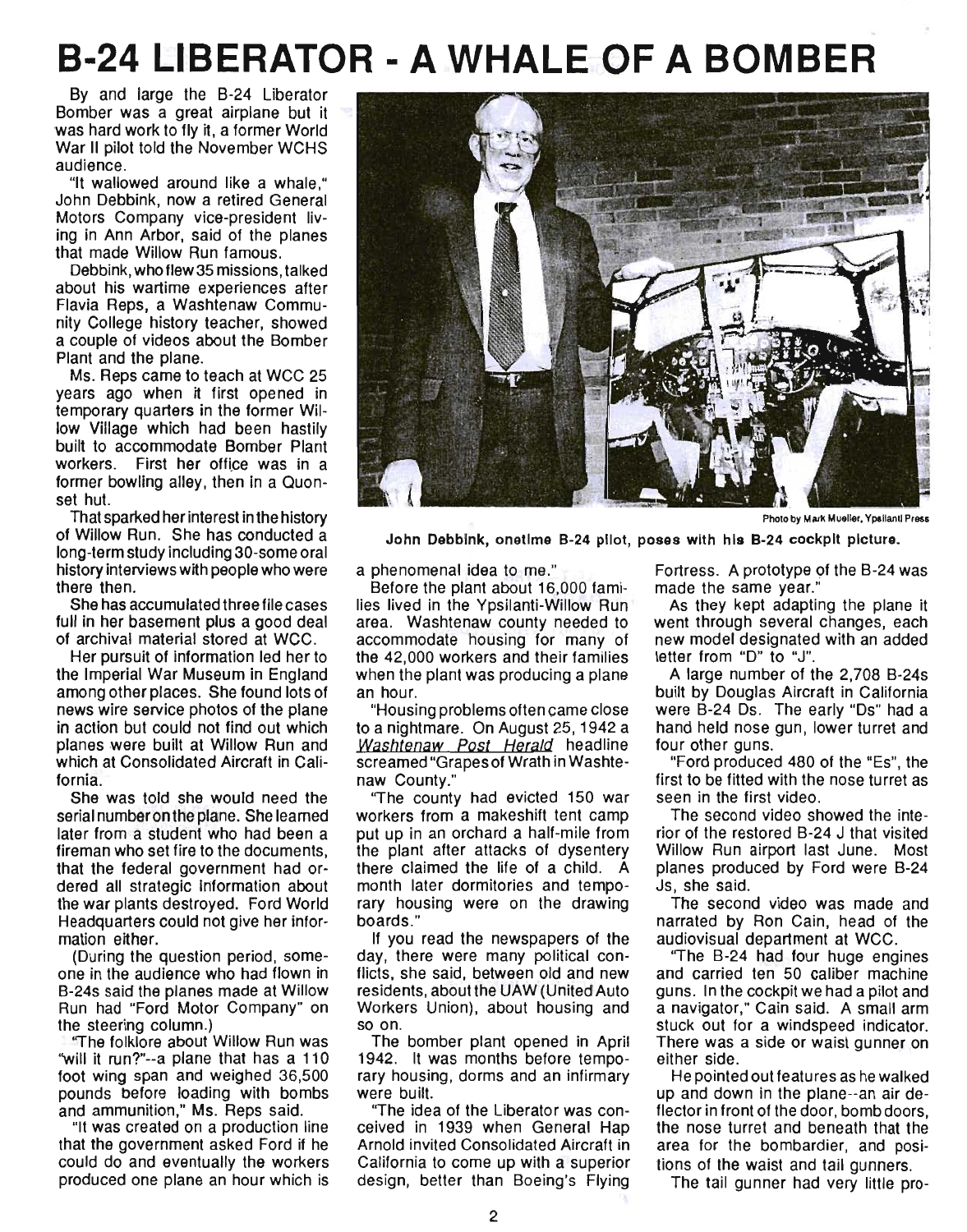tection, he noted. The waist gunners quarters, where two men would stand, have been described as "like two men with jackhammers in a telephone booth."

An engine model showed the rotary engines were composed of two rows of nine cylinders. (An earlier model was composed of one row of nine cylinders .) The valves were at the top of the cylinders. The long rods were push rods going down to the cam wheel.

You could see the rolls of ammunition that fed from boxes into each gun. Holes in the boxes showed the rounds left.

By the bomb bays were diagrams for loading different size bombs. Several dummy bombs were in position. The bomb bay doors would open and roll up the side of the plane when bombs were to be released.

The individual sitting in the front turret could control the rotation of the turret and vertical motion of the guns.

Looking through the front canopy one could see the Norden bombsight. It included a two-and-a-half power telescope to sight down to the ground before giving orders to release the bombs.

There was a fire extinguisher hooked up for remote control from the cockpit, life preservers, first aid kits, electrical heaters for flight suits, oxygen masks, bottles of oxygen.

There were electrical relays, wiring and, in the center of the plane, a small catwalk for crew members to walk back and forth.

The cockpit had a big bank of gauges, electrical and hydraulic lines. Some of the services were controlled by cable running back to the rudder and stabilizers. Right behind one of the cockpit seats was space for the telecommunications individual-transmitter, desk and seat.

Outside you could see the lower or belly turret. The person sitting there would be lowered about three feet and from there would be expected to cover any incoming planes.

Mr. Debbink brought a big framed color photograph of a 8-24 cockpit his wife had given him on his last birthday.

"I joined the aviation cadets, trained as a pilot, flew my missions, came home and was discharged before I was old enough to vote. I haven't thought about this for a long time," he said.

A number of people raised their hands

when he asked how many worked at Willow Run. Several flew in B-24s.

"Those of us who did pilot the planes felt a good bit of affection for them. I got my factory fresh plane at Topeka, Kansas. I had to sign a statement of charges like you did for everything in the army. I was charged  $$270,000-$ you couldn't touch that plane for 27 million today."

He was surprised he also had to sign separately for the four engines. He later learned that engines were very expendable.

"The B-24 was really the first modern plane built. It was built as a bomber. It wasn't an evolution of a passenger plane like the B-17. It was started in 1939. The first prototype flew in twelve months after the Army gave the specifications of what they wanted and it was in production in a year and a half.

"It was the first plane with a tricycle" landing gear. It made a big difference, as those of you who are pilots know. between flying a tail dragger and flying a tricycle landing gear plane.

"You could see when you taxi and it had a number of other advantages from the standpoint of stability and landing

"The B-24 had a very long, narrow wing called the Davis wing. It was a revolutionary development. When they first tested that wing at Cal Tech they thought the instruments were off they had such remarkable results from it but since then it has become the predominant wing in most aircraft.

"It was the development of a guy who didn't even have an aeronautical engine ering degree by the name of David Davis. There were a lot of industrial heroes in that day who just did things.

"The B-24 was a good airplane. In all honesty it wasn't as rugged as the B-17 and couldn't fly as high. It could fly faster but what made it a great airplane was the great engines. The Pratt & Whitney 1830 was a superb engine, better than on the 8-17.

"B-17s used to blow cylinder heads on take off and were limited on what they could pull on takeoff. The B-24 had great takeoff. If they had put those Pratt & Whitney engines on the B-17 then they'd have an airplane.

"It did have some deficiencies. It had in sufficient rudder. Late in the war they developed a navy version that had a great big single tail and that plane could fly.

"It wasn't as rugged as the B-17.

You used to see 8-17s come home with pieces out of them that a 8-24 probably couldn't stand.

"On the other hand, most of us who were pilots of 8-24s wouldn't have traded it for the 8-17. We used to tell 8-17 pilots that any grandmother could fly a  $B-17$ .

"Earlier In the program you saw some statistics that It could fly 300 miles per hour. I never saw one fly over 170 miles per hour unless they were about to crash, but It could go a long way. Our missions were typically eight, nine or ten hours.

"It was not an easy plane to fly. Two thirds of the weight, other than the plane itself, was fuel. We had 2,700 gallons of fuel so we ended up with about 20,000 pounds of fuel and 10,000 pounds of bombs.

"We used to take off at 70,000 pounds and come home at about 40,000 pounds. Obviously the trip coming home was a lot more pleasant than the trip going out.

"You heard some mention of waist guns. Well, I've got to tell you waist guns are useless--Iike squirting around the sky with a flexible gun. Turrets were entirely different. They had a computing sight to help set dials right. He had a chance of hitting something. The waist gunners never hit anything.

"One other problem. In the turrets, as the gun came across, they had a stop. There was nothing to interrupt those waist gunners. If they got excited they might saw your tail off.

''That isn't to say the waist gunners are useless. They had other jobs and threw out chaff.

''There were about 18,000 8-24s built altogether. There were about 12,000 claims to have shot down fighter planes. Those were whittled down to about 3,617 confirmed. Even that number is problematical, he thinks.

"A number of 8-24s went to the Navy. It was a lot easier to confirm a submarine sinking than a fighter plane shot down. By actual confirmation, B-24s got 800 submarines.

"Also, Canadians and 8rits had some 8-24s for submarine control. They actually sank 167 subs out of 8-24s.

"Probably one of the first things heard about 8-24s was June 12, 1942 when they got 13 of the early model "Os" together and flew them out of Egypt to Ploiesti, Romania, oil refineries. Seven planes came back.

"British intelligence reported next day the plant was in full operation but the raid got a lot of publicity--it was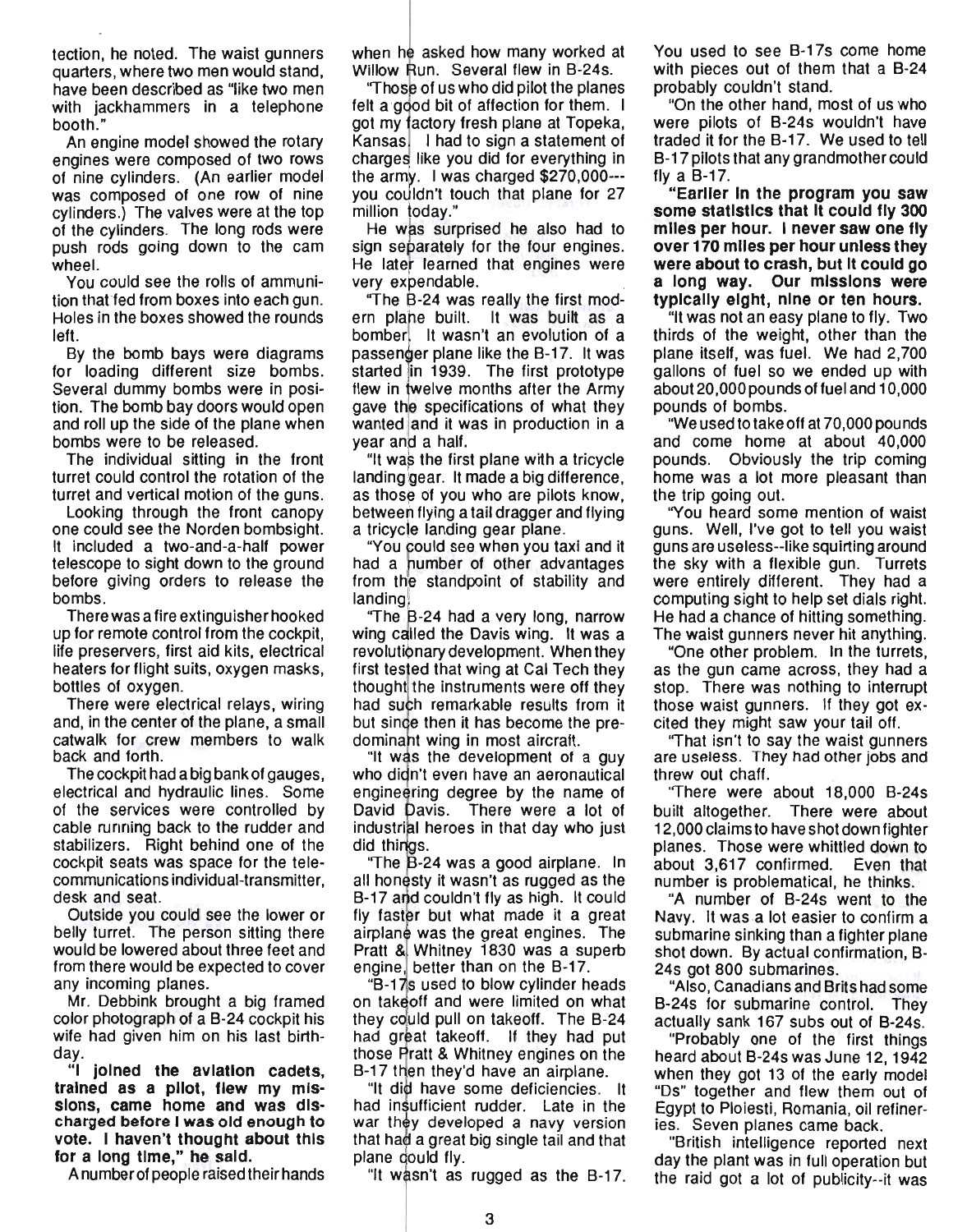one of those things like Doolittle's raid on Japan--a sort of public relations thing to show Americans could do things.

"The next serious raid was the famous low level attack on Ploiesti August 1, 1943, from Africa. Of 164 planes that went out, 54 of them were lost.

"A week later British intelligence reported that of seven principal targets, "six" and "seven" were destroyed to the point of being out of business for six months, but targets one to five were back in business the next day."

#### **WHEN CHRISTMAS TREE TINSEL WENT TO WAR**

"Those of you who are 0 Id enough to remember, in World War II there was no more Christmas tree tinsel. The reason was we were throwing it out all over Europe," John Debbink, former B-24 pilot, said.

"People in Vienna had plenty of tinsel. The idea was the tinsel was an anti-radar device, still used to this day, incidentally. You were supposed to throw it out at a prescribed rate, such as every 15 seconds.

"You know Americans, if a little was good, a lot was better. They used to throw it out by shovelfuls. It was called "chaff" by flyers."

Their targets in the 15th Air Force in Italy were primarily factories, power plants and oil refineries. Their principal opposition in the air came from Messerschmidt 1 09s and they thought the Messerschmidt factory was great target.

"You had to fly the B-24 all the time. there was no power assist. You had to turn the wheel a long way to make that thing tilt ten degrees. A 30 degree bank was an acrobatic stunt but it was a great plane when it was empty.

"In training, whenweflewwith40,OOO pounds off 7,000 foot concrete runways, that was great. When we got in combat and had 5,000 feet of dirt and a fully loaded plane that was something entirely else. Probably the greatest hazard of the whole mission was getting it off the ground."

They had taken over a German fighter field. The Germans had laid it out to about 4,000 feet. "We squeezed it out to about 5,000 feet of dirt and put 1,000 feet of steel mat at each end to give a little better start or finish."

"We were supposed to take off at 30 second intervals, so as you climbed and rendezvoused you weren't scattered all over the sky. Taking off at 30 second intervals has one problem- you are still in the prop wash of the plane ahead.

"If you were going directly into a headwind, there as no way you wanted to take that B-24 off into prop wash- you would wallow around and it was a chancy, life and death situation.

"The colonel would always. be there with his stop watch waving you off at 30 second intervals. If you could gain five or ten seconds on the colonel you had a better chance of not finding the prop wash.

"It's just amazing how every time the colonel was ready to drop his arm, you were looking over at the temperature gauge or something. The next day he'd be chewing you out--"Debbink, why did it take you 42 seconds to move?":

"Incidentally, when preparing for takeoff, you stood on your brakes and ran your engines up and ran the turbochargers up to almost maximum power and then you let her go to get maximum lift.

"I learned my first good lesson in management in the Air Force. Coming in from the mission you didn't care how you got down--you just wanted to get on the ground. You were very tired after eight or nine hours in the air.

"Some engines might be out, you might be very low on gas, you might have wounded people on board. The only thing we would give way for was, if one of our buddies had an engine out, we'd let him get in first.

"As a result we were hitting that runway all over. A lot of times we weren't hitting that steel mat. We were hitting on dirt. You had to slam on your brakes and stop before you got to the end of the runway.

It would chew up the runway and they'd be scraping and bulldozing all night long trying to get it back in shape. The colonel was death on landing off the steel.

Then they got a West Pointer as deputy group commander. Colonel Large looked the situation over and solved it in two days. He realized that the scarcest commodity at that time was beer.

He had them paint a two-foot wide yellow stripe across the steel mat 500 feet in. He announced that the pilot who comes closest to the yellow line gets a case of beer.

"That solved the problem. In fact we sometimes got yellow paint on our tires we were so good at it.

"He solved the takeoff problem too. He had a common sense approach. He said, Look guys, I know there's no way you can take off in 30 second intervals when there's a head wind. Then, I'm going to give you forty seconds. If its a quartering wind, a little bit off, it will be 35.

"Flying in formation was tough. It was hard work. It was delicate work. My co-pilot and I took turns--15 minutes on, 15 minutes off.

"The nearest analogy I can think of to flying the formation is if you were going down 1-94, say seven trucks in a box, the way we flew--one plane here, two below it, three below that and one tail end.

"If you went down 1-94 in three lanes seven of them, going 75 miles an hour, trying to keep within ten feet of each other, and you don't have any brakes- -all you can use is your power.

"It was hard work. At the same time you had pretty good incentive to do it. The main reason you wanted to fly in formation is you wanted your bombs to be concentrated on the target."

Going and coming from the bomb run there were always those ME 109s up there and the tight formation was designed to concentrate the guns for better defensive fire power. It was easier to pick of the guy flying the largest formation.

"It was very difficult if you once got out of formation. In fact, seniority killed more crews in war than almost anything else. New pilots who came over and joined your groups had low seniority. Pilots who already had 15, 20 or 25 missions had seniority--they were calling the shots.

"You came over there with a nice new model J airplane and they were flying a G or H, they requisitioned it on you. The guy with highest seniority had first pick of planes.

"That way the experienced guy had the best plane. The inexperienced pilot had the worst plane. He also had to fly at the back of the squadron. You had to work your way up to lead.

So the guy flying in last or second last position got the worst plane, doesn't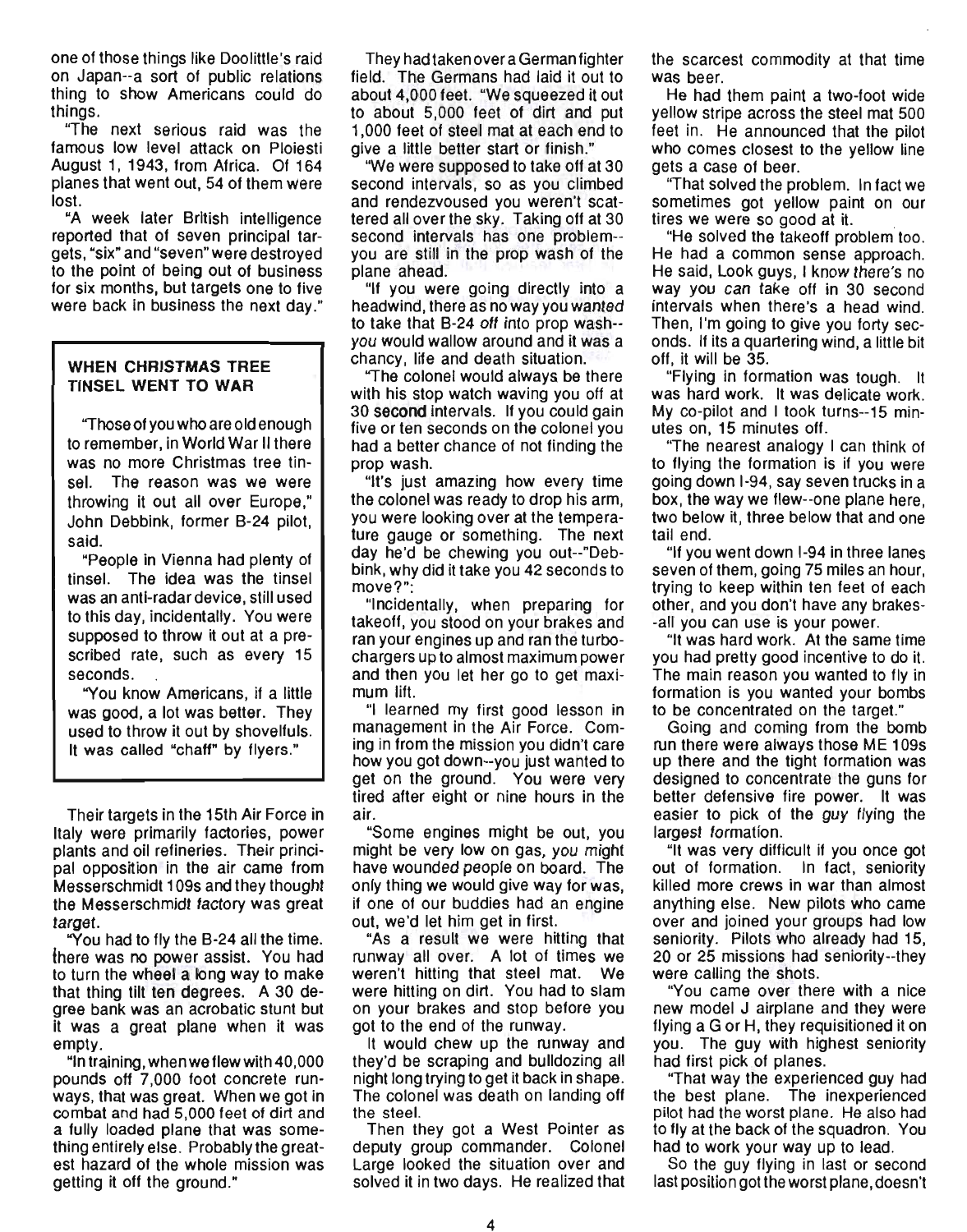know what he's doing and he gets out of formation. He's flying about as fast as he can. How is he going to catch up?

''They cut the corners. You were always dodging around the centers of flak. If you were going up to Regensburg you had to avoid Graz, Salzburg, Vienna and Linz. The navigator could tell you you were 17 minutes from a ten degree left turn and you could shave that corner.

"You did learn to respect the plane- -what it could do, what it couldn't do. By and large it was a great airplane. We were proud of it but its probably not entirely accurate to say that it was the workhorse of the Air Corps.

## **VIDEO TELLS WILLOW RUN SiTORY FROM FORD FARM TO WARTIME**  PRODUCTION MIRACLE OF A BOMBER AN HOUR AROUND THE CLOCK

"This is the story of Willow Run, one of the Ford farms that virtually overnight became the largest aircraft plant that had ever been built," narrator Harry Wismer said in the first video shown by Ms. Reps. (It was converted to video from a film made by Ford Motor Company.)

"Here, before our freedom and security were challenged by war, boys were learning a trade, being productive and responsible Americans.

"They were taught to till the land and plow a straight furrow, guided by farm experts, aided by modern machinery. The boys at the Willow Run Farm planted, grew and harvested the finest produce.

"In the early spring they tapped the sugar maples, collected the rising sap and took it to the nearby sugar house where it was converted to maple products. Then came the threat of war.

''The sugar house, the maples and the farm were sacrificed to make room for a plant designed to produce one Consolidated Liberator bomber every hour.

"Thousands of skilled workers were employed, pouring 100,000 yards of concrete, erecting 38,000 tons of structural steel, fitting miles of piping, running more miles of electric cable to operate the thousands of machines that were to be installed in this truly giant structure.

''The Army Air Forces asked Ford to undertake mass production of this bomber in addition to other weapons produced by the company which included troop-carrying gliders, turbosuperchargers and 2,000 horsepower Pratt & Whitney aircraft engines.

''This 80-acre plant was built in record time. In reality it was two plants under one roof--a manufacturing plant and an assembly plant.

"Now famous Willow Run air field covers 1 ,434 acres and provides 280 acres of concrete runways and taxi strips, enough to make a two lane concrete highway 120 miles long.

"And this was Willow Run's product- -a giant flying machine for which the plant was so carefully tuned that it could produce one every 55 minutes.

"This is the Army Air Forces Liberator heayy bomber--this great aircraft, 110 feet from wingtip to wingtip and 67 feet four inches from nose to tail, was powered by four 1,200 horsepower air cooled engines. It could carry ten men, four tons of bombs, and 5,000 rounds of machine gun ammunition at better than 300 miles per hour at high altitude. (See Debbink's remarks.)

"The B-24, as it is officially designated, can fly 3,000 miles non-stop."

"As the pilot and control tower prepare to bring you down, we will soon see for ourselves how this modern miracle of mass production can then perform," the narrator said.

"Okayed by the tower and lined up with the runway, we are bringing in the bomber at better than 100 miles an hour.

"The pilot again calls the control tower and is assigned a position on the apron. As we taxi to this berth we pass just part of the day's production waiting to be tested by Ford pilots.

''The flags wave our pilot to his position and we are grounded at fabulous Willow Run Airport.

"At the entrance to the administration building, one mile away from the landing apron at the other end of the plant, a plaque proves that the Army Air Fordes and Ford were ready when war came. It says "dedicated June 16, 1941," six months before Pearl Harbor.

"In the offices of the Army Air Forces" and in that of the Ford superintendent a close check was kept on the movement of assembly lines with a master board. Numbered movable models showed the step-by-step progress of nearly 100 bombers which were always progressing down through the plant's assembly line.

To teach these workers how, a half million dollar school was built adjoining the plant. More that  $50,000$  workers were graduated in from one to ten subjects by this school organized to do this vital job. Ford had to provide hundreds of instructors to teach more than fifty courses.

"Workers learned about the complicated aircraft hydraulic system and the mysteries of aircraft electronics."

A chart showed how Ford production men "cut up" the Liberator into major assembly sections--center wing, nose, fuselage, engines, tail and outerwing.

"Back in 1941 it was believed impossible to build a bomber as big as the Liberator in an hour, in fact in several hours. Even the conception of a plant such as this was viewed with considerable skepticism.

"But the people at Ford had vision as well as skill. They have always planned and worked on broad scale, have always struck out on pioneering paths and they are wise in the ways of mass production.

"Of course this was something new in assembly, not just another relatively simple automobile with only 15,000 or so parts to be made and assembled. Each of these machines is made up of 1,225,000 parts and each had to be perfect.

"In these assembly lines you see the evidence of another Ford-made miracle. The Willow Run Bomber plant has furnished one of the miracle production stories of this war. It pro' duced 8,685 bombers in a steady stream, relentless, unceasing, on time, as methodical as a great river fed by its tributaries."

#### **HOW TO JOIN WCHS**

Send name, address and phone number with check or money order payable to Washtenaw County Historical Society to: WCHS Membership, 122 South Main, Suite 250, Ann Arbor, MI 48104-1903. Information :662-9092.

Annual dues are \$10, individual; \$18 a couple. Senior individual (60) \$8, senior couple, \$14. Sustaining dues \$50, commercial, \$25 and student, \$5. Only one of a couple need be 60.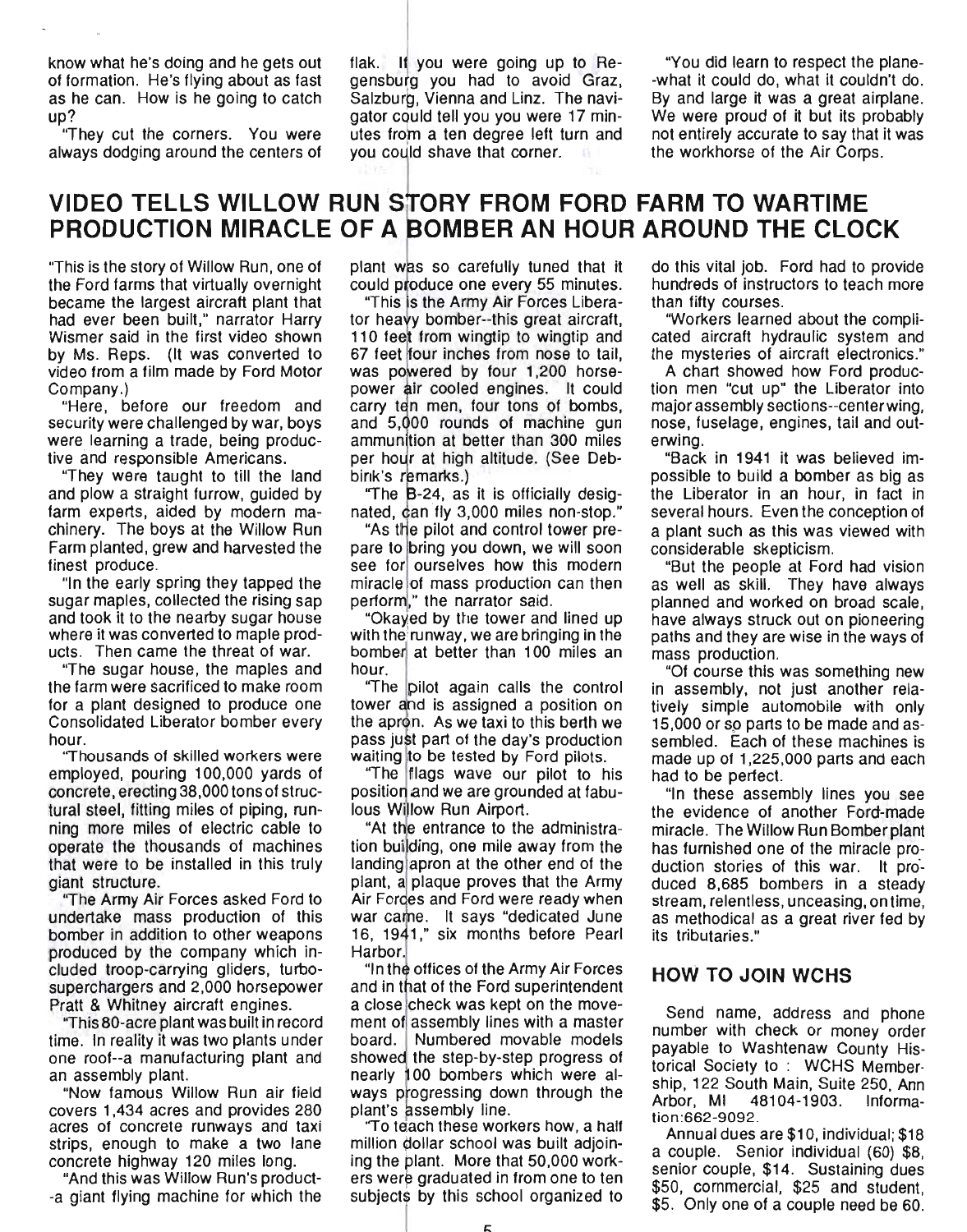## **TOYS - AMERICAN ART FORM, GOOD INVESTMENT**

Toys are an indigenous American art form and a worthy investment to the area's premier toy collector, Bob Lyons.

Lyons talked about the history of collecting from an investor's point of view at the December WCHS meeting, then invited the audience to go with him to the nearby exhibit of his toys in the UM Art Museum.

He was born in Ann Arbor. His parents, two sisters, aunts and uncles went to school here. His grandfather had graduated from UM Law School in 1896.

"I'm the only dropout the family's ever seen, though I did attend."

His late mother was very proud of graduating from UM in 1928 and earning a degree in library science in 1968.

"She used to be so impressed with the time she spent here in Clements Library. I thought she would really be impressed if she thought her son, the ditch digger, was speaking here."

Lyons heads Michigan Trenching Service, Inc., on Morgan Road in Pittsfield township. "We work for utility companies--gas, telephone, electric--putting their things underground for them."

''The company allows me the wherewithal to go mess around with toys and to have a certain (charitable) involvement in the community."

"I started collecting seriously when I was 14. We moved from McBain to Kalamazoo and my great aunt had a 1916 Hudson Super Six robin's egg blue touring car.

"I took the fenders off, top off, windshield off, painted it red, white and blue and burnt the engine up. It ended up in the junk yard.

"Somebody said, "you really messed up a nice car, Bob." From that point on I had a lot of respect for old things and their value."

'When I was first married I remember telling myself we ought not to buy a chrome dinette set--we should buy a bent wire ice cream set. It will always be worth what we paid for it or more.

''You know the result of that. I have a son who said, "You know, I just ran into the darndest thing--a dinette set with original chrome and original vinyl seats for only \$400!

"That just points up the change that is taking place in the collecting business. It's hard to keep up.

"After I got up through the '30s or maybe World War II things, I quit collecting. After that I don't have any knowledge of the collectibility of toys or anything else really.

"I'm still out there trying to find that diamond in the rough. It gets harder and harder, but the need of a true collector for an antique fix is everlasting.

''To resolve that I quit collecting toys, specifically, and banks, tin cans and tools, bells, fire department memorabilia, automobiliana, airplaniana and railroadiana and I decided I'm going to collect an old store.

"So when I go antiquing I can at least find something to put on the store shelf. It's so much fun to find something and stick it up on the shelf, all the time it being an investment.

"If I see a pair of ladies' high button or lace-up shoes I don't buy them if they are more than \$27 because I'm thinking investibility. The price of such shoes is all over the map--from \$10 to \$12 to \$70 to \$80.

"The difference between an investible and a collectible is that you really have to go out and sell something once in a while.

"If you want to have some fun come spend a few days with me when I drop out every year for three weeks. I have a van and trailer. I have card tables and visqueen price tags and junk. I head east to Pennsylvania and I hustle this junk.

"It keeps me up to speed a little bit on values and that's what is so significant about investibles is values.

"There was nothing written, no price guides, no valuations on toys or banks back when I started in the late '60s. This little fraternity of toy bank collectors was very closely knit. Believe it or not, we made the market on this stuff.

"It was so much fun to go to a toy train collector's meet where all that train stuff is priced and catalogued. They would have these delicious old iron toys or tin toys or banks or foreign toys they didn't know anything about.

"I literally have bought toys for \$50 that I have sold for \$5,000. That's what keeps antique dealers cranking. That was the first phase.

''The middle phase of toy collecting was when price guides started to come out. It spurred a raft of price guides which made everybody an expert.

''The third phase I'm having a hell of a time staying in touch with. Toys are changing hands for \$1 million for one toy. It was an early tin hand-painted American toy in the form of a fire department hose reel.

"If you read the trade periodicals you'll see it. The guy that sold it for \$125,000 was practically orgasmic with the price he got. That guy sold it for \$250,000 to a guy that sold it to an Englishman for a million.

"Collectibility has been prostituted by people who have so much money they don't know what to do with it and they know their portfolio has to be broadened a little bit to include some things.

"I learned from Iver Schmidt's father (of Schmidt's Antiques) that no matter how tough the economy is good things will always have value.

''There are a lot of toy clubs like there are historical societies. There are opportunities to learn, share and understand the business. The Antique toy Collectors of "America are so classy they only let 12 people in a year. I've been part of them for 20 years."

As an iron toy collector, Lyons was not impressed with WCHS toys under the Clements Library Christmas tree (after all, he's not interested in dolls and such which predominated).

Most collectors are not interested in friction toys, he said, though one under the tree had "nice cast iron figures."

The one iron toy that most interested him turned out, on closer inspection, not to be old, but a heavier, coarser copy of an old toy.

His favorite toy? A 1924 La France (fire) pumper (full size) that he likes to bang around in in parades and around the neighborhood after a football game.

At the art museum, where about three dozen of his toys were selected for exhibit by the museum, he called attention to the "Amos and Andy" taxicab. It was inspired by the radio program of Freeman Gosden and Charles Correll.

When the taxi is wound up it goes ahead, then stops and ''wiggle, wigglewiggles." That toy was the salvation of the Marx Toy Company, he said.

They spent \$250,000 tooling up to make it. They sold thousands and thousands. Today that toy, in that condition, the market value is probably \$600.

While he had been interested primarily in cast iron toys, he had trains of several different materials--wood, tin, iron, pull toy and tin clockwork.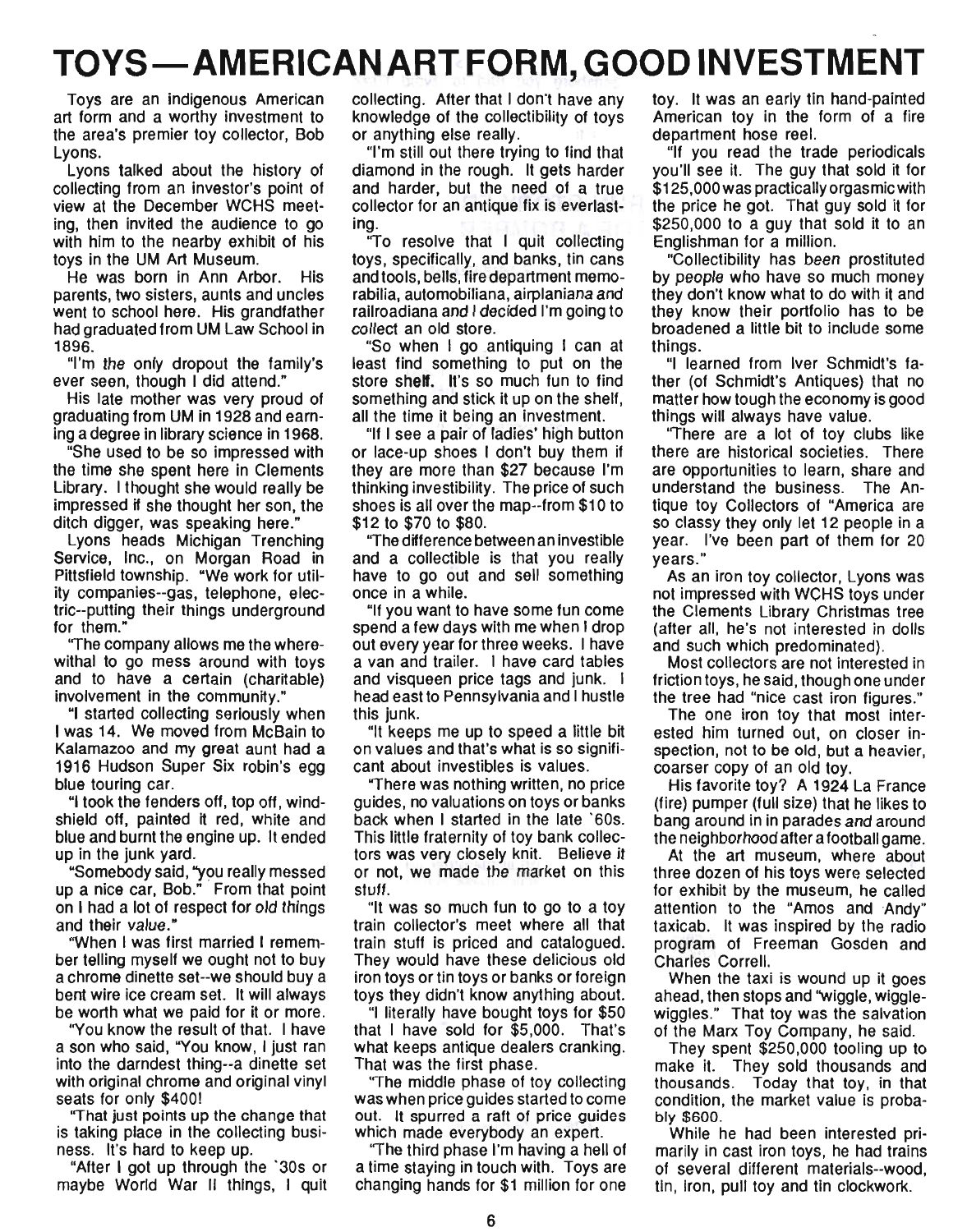In the cars of one toy train was a little set of blocks or puzzle pieces that assemble into a picture. The picture is of a little girl pulling that train on the floor.

In mechanical banks, you put a coin in, you push a lever and something happens. The most interesting one, he said, is the William Tell Bank.

When you cock the crossbow, his head goes down, you put a penny on top of the bow, you pull the trigger and it knocks an apple off the son's head as it rings a bell when it goes into the tower.

"It would go 'bang' if there was a cap in it. It is one of the most entertaining mechanical banks but hardly the rarest."

Probably the most valuable toy on display was the Spanish-American War era toy, "Uncle Sam and the Don." Uncle Sam and the Don are standing on a platform on four wheels. Each has in his hand a stick with a bell on the end. "These two guys are going at each other."

"I paid \$55 for that in an antique shop years ago." One of his friends told Lyons he wouldn't have paid that for it. Today its a \$5,500 toy.

#### HOLIDAY GIFT SHOP SET UP AT KERRYTOWN

WCHS had a temporary gift shop at Kerrytown Saturdays November 24 to December 19 at which they not only sold tee-shirts and notecards sporting the Greek Revival doorway of the soonto-be Museum on Main Street but also increased community awareness and enthusiasm.

Karen O'Neal and Marguerite Harms set up shop. Marguerite and Elaine Sims, assisted by Marty Evashevski, prepared the sales items.

Volunteers salespersons were Reeva Cranor, Elizabeth Dusseau, Ella Grenier, Marjorie Hepburn, Barbara Mueller, Peter and Kay Rocco, Pauline Walters and Marguerite and Elaine.

#### WCHS TEE SHIRTS, CARDS, ORNAMENTS ON SALE

Museum on Main Street tee shirts, notecards and extra Christmas tree ornaments are on sale at the WCHS office in the Goodyear Building, 122 South Main, Suite 250 (at the top of the escalator on second floor).

Adult tee shirts, large and extra large, are \$10. Small, medium and large children's are \$6. Notecards are 75

## CHRISTMAS TREE, THOUGH UNIQUELY DECORATED, DID NOT WIN BUT NETTED \$139 FOR WCHS

Pat Jakunas and Pat Johnson, Ann Arbor teachers, designed and made white ceramic "cooky cutter cut-outs" of the Museum on main Street for the Christmas tree WCHS decorated at Englander's Furniture Store.

Besides those the tree was decorated with antique cooky cutters, red ribbons, baby's breath and white lights. An antique quilt "skirt" set the tree off.

We earned \$139 with your votes. We did not win the  $$1,000, $500$  or the \$250 prize money awarded by Englander's to groups whose trees received the most dollar votes.

The winning organizations (Ann Arbor Ballet Theater, Ann Arbor Symphony<br>and Women's City Club) all had votes in excess of \$4,000 so we were not even close.

But we are glad that so many of you did go to Englanders to vote \$1 for our tree.

Helping decorate the tree were Liz

cents each or \$3.50 for five. Ornaments are \$5. The office is generally open 9 a.m.- 5 p.m. Office phone is 662-9092.

## **TRUNKS, VIOLIN GIVEN**

Two Ann Arborites recently gave artifacts to WCHS.

Mrs. Nancy Reynolds gave three steamer trunks and a small box of early 20th century handmade clothing that had belonged to her aunt, Katherine Humphrey Townsend of Cheyenne, Wyoming, who was born in Saginaw in 1891.

Ken Mayne gave a violin with case and two bows that belonged to his grandfather, Linden Delos Arnold, of New York state.

## 'GERMAN ANCESTORS' **QUILTS AT KEMPF HOUSE**

Rob Steward and Perry Stollsteimer of the county genealogy society were to be on hand to discuss tracing German ancestors with Kempf House visitors when the house reopened February 9-10, 1-4 p.m., after the holidavs.

It will be open for regular tours 1-4 p.m. on succeeding weekends. Beginning in March it will also be open 10 a.m.-2 p.m. Wednesdays with brown bag lectures at noon.



W CHS's Christmas tree at Englander's.

Colone, Angela del Vecchio, Marty Evashevski, Lois Foyle, Barbara Mueller, Kay Rocco, Jean Smith and Pauline Walters.

The Faculty Women's Club Quilting Section will put on a quilt show there March 16-17.

## WANTED: INFO ABOUT 1894 SINGING SOCIETY

Does any reader know anything about Phoenix Singing Society, a German group founded in Ann Arbor on October 25, 1894?

Art French, president of the local Schwaben Verein, says a flag of that group was presented to them by a lady who knew only that her father or grandfather had belonged to it.

They have been unable to find any more about it. if you have any information Art would appreciate a call at 662- 4964 (home) or 668-7769 (office).

## PAST-PRESIDENT WEDS

Galen Wilson, past-president of WCHS 1985-87 who is now with the Chicago Public Library, married Elizabeth (Betsy) Carson on November 24, 1990, in Beaver Falls, Pennsylvania. They are residing in Chicago.

The young couple have "old" things in common--he's an archival specialist dealing with old manuscripts and such. She has a M.A. in history and museum management. Congratulations Galen and Betsy.